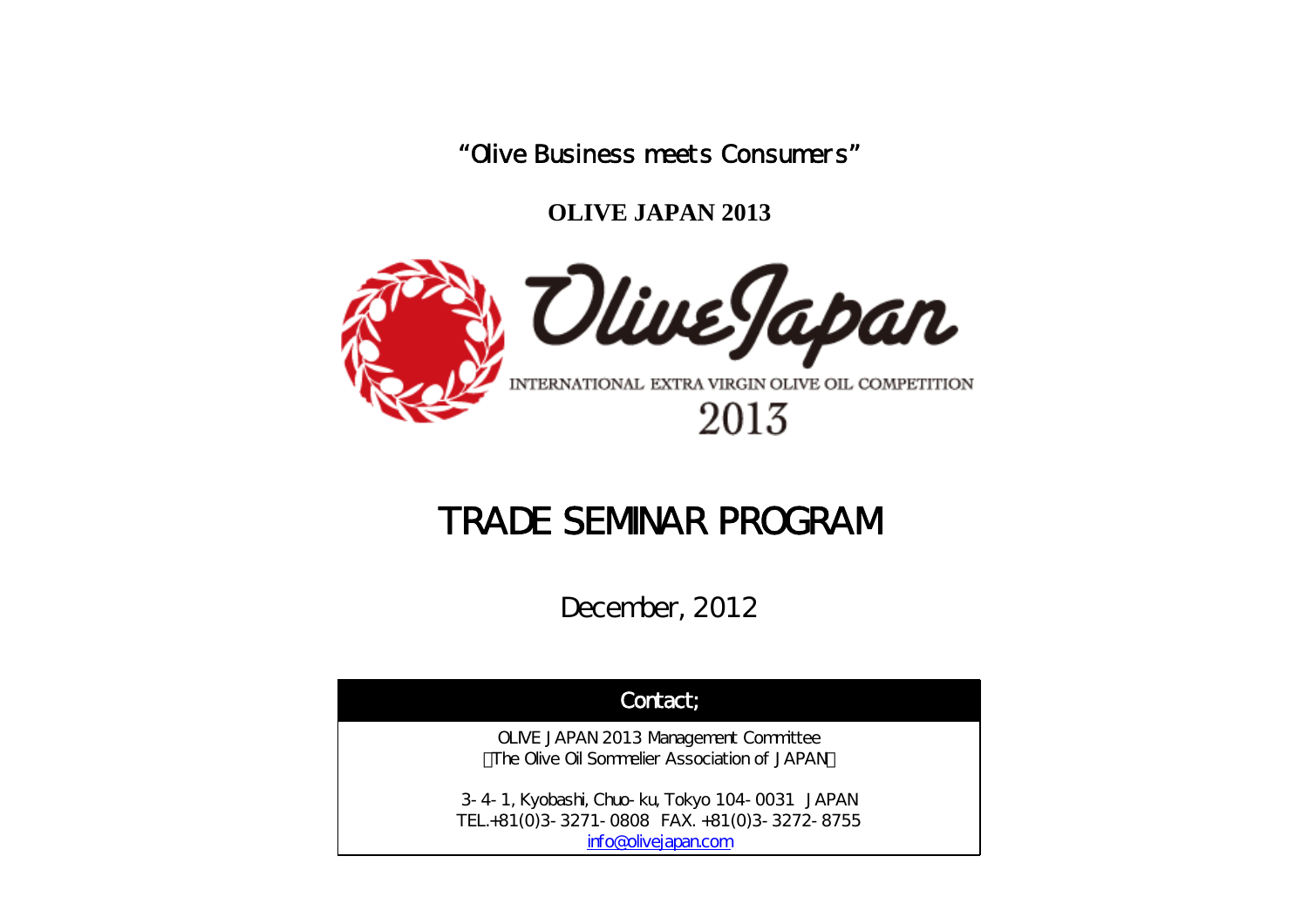The 2nd Year OLIVE JAPAN event will be held in April 2013 The LARGEST and Comprehensive OLIVE/OLIVE OIL and natural foods Trade Showcase in JAPAN

OLIVE JAPAN will be anticipated over 200,000 people attending during 2-day "Olive Marche" event.

The main Venue is in the one of the most well-known Shopping Center located central in Tokyo, high-waged and high QOL oriented consumers visited.

The TRADE SEMINAR PROGRAM is designed for those would make products/services Presentation towards Japanese traders and importers for developing their effective market in Japan !

> OLIVE JAPAN 2013 Event OutlineEvent Name : OLIVE JAPAN 2013Theme OLIVE BUSINESS MEETS CONSUMERS – to approach consumers directly at the venue Schedule : April 27 (Sat) – 28 (Sun), 2013 Venue Futako Tamagawa RISE Shopping Center Galleria (Setagaya-ku, Tokyo) Organizer The Olive Oil Sommelier Association of JAPAN Staging Partner Futako Tamagawa RISE (Tokyu Railway Company) Official Sponsors Will be the embassies of the olive producing nations and associations Participants over 200,000 people anticipated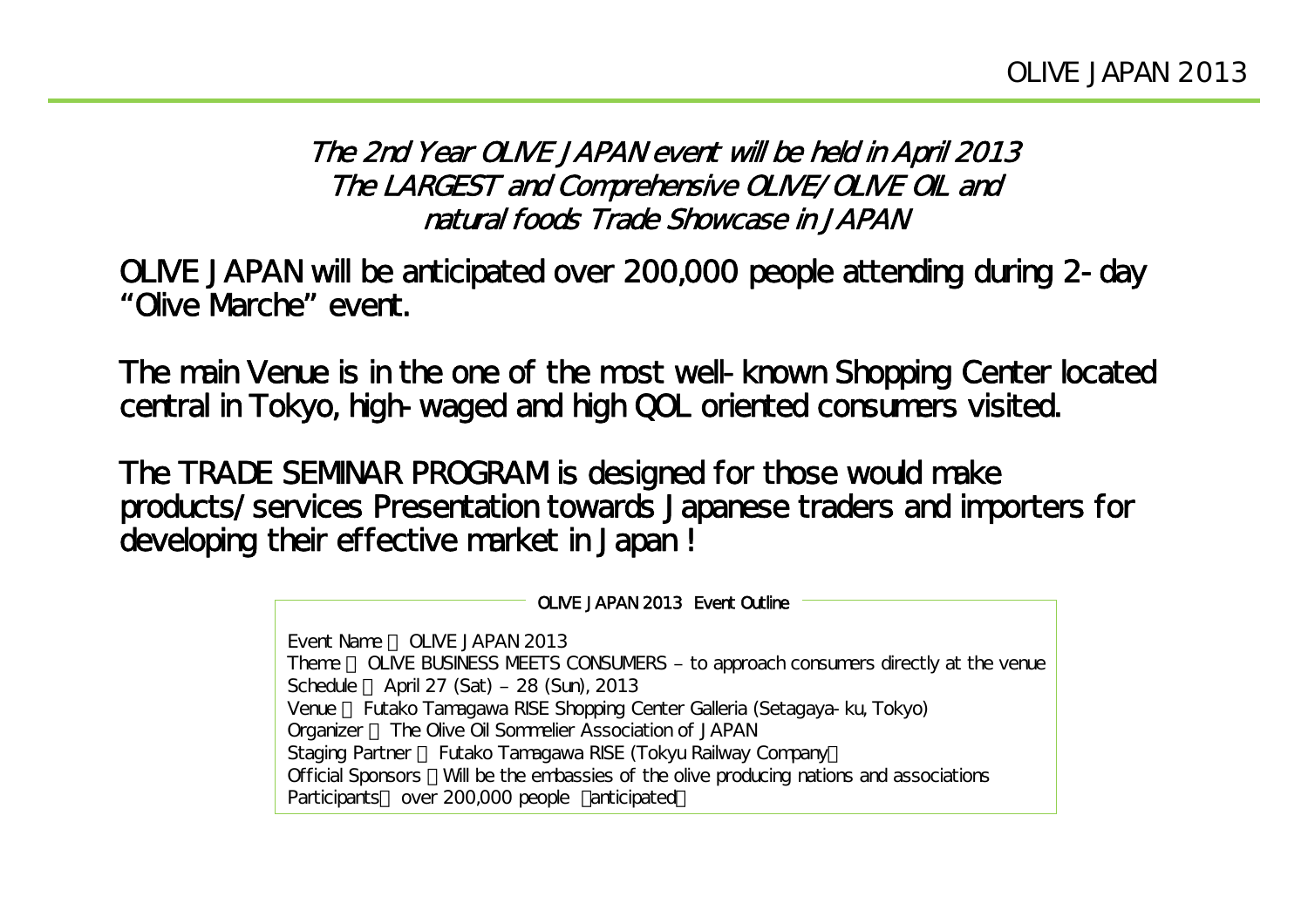## **Trade Seminar Program**

Trade Seminar will take place in the "Catalyst BA Seminar Room" located the 8th floor of the building next to the OLIVE JAPAN Marche main venue.

Approx. 80 attendants will participate to hear your presentation.

Seminar Room



Price30 minutes Seminar ¥84,000 50 minutes Seminar : ¥147,000 Tax IncludedPPT Projector and Screen, 2 microphones are provided

Package included

Projector Screen provided <u>2 microphones are available</u>

Optional - English/Japanese Interpreter will be available